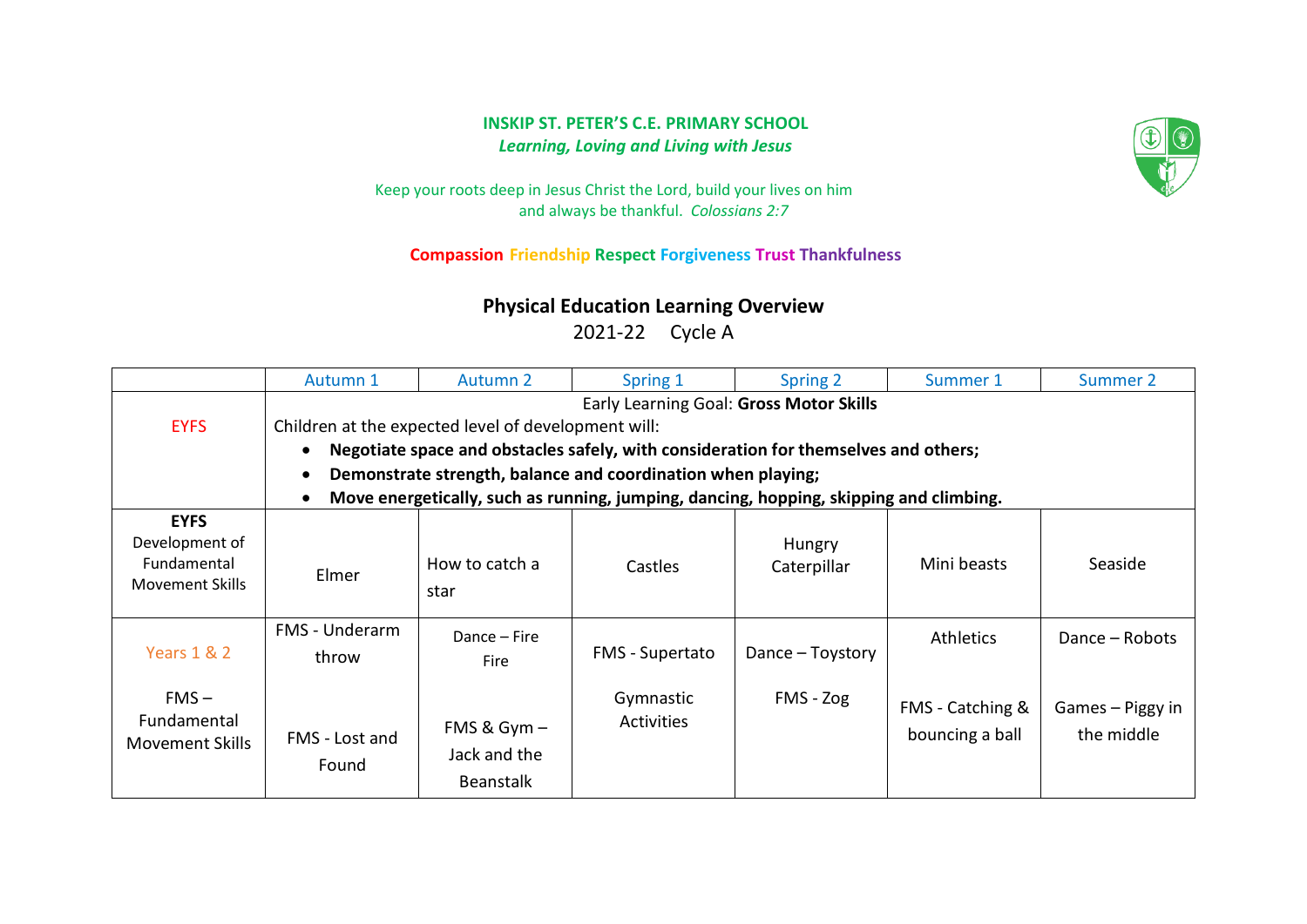|                        | Target games $-$ | Dance - Rock and            | FMS catch $up -$   | Target games $-$          | FMS catch $up -$           | Athletic activities      |
|------------------------|------------------|-----------------------------|--------------------|---------------------------|----------------------------|--------------------------|
| Years 3 & 4            | Dodgeball        | roll                        | Rolling a ball     | <b>Boccia</b>             | Playground                 |                          |
| $FMS -$                |                  |                             |                    |                           | games in the 20th          |                          |
| Fundamental            | FMS catch $up -$ | FMS catch $up -$            | Gymnastics         | FMS catch $up -$          | Century                    | FMS catch $up$ –         |
| <b>Movement Skills</b> | Catching and     | Overarm throw               |                    | Underarm throw            | Games - Net and            | Bounce a ball            |
|                        | bouncing         |                             |                    |                           | wall                       |                          |
| Years 5 & 6            | Invasion games   | Gymnastics<br>Hockey skills | Gymnastics/netball | Dance-The<br>Highway Man/ | Net and wall<br>Tennis/OAA | Striking and<br>Fielding |
| OAA = Outdoor          |                  |                             |                    | Rugby skills              |                            | Games/Athletics          |
| and Adventurous        |                  |                             |                    |                           |                            |                          |
| Activities             |                  |                             |                    |                           |                            |                          |

## 2022-23 Cycle B

|                        | Autumn 1                                                                                            | Autumn 2       | Spring 1          | Spring 2       | Summer 1      | Summer 2         |  |  |
|------------------------|-----------------------------------------------------------------------------------------------------|----------------|-------------------|----------------|---------------|------------------|--|--|
|                        | Early Learning Goal: Gross Motor Skills                                                             |                |                   |                |               |                  |  |  |
| <b>EYFS</b>            | Children at the expected level of development will:                                                 |                |                   |                |               |                  |  |  |
|                        | Negotiate space and obstacles safely, with consideration for themselves and others;<br>$\bullet$    |                |                   |                |               |                  |  |  |
|                        | Demonstrate strength, balance and coordination when playing;<br>$\bullet$                           |                |                   |                |               |                  |  |  |
|                        | Move energetically, such as running, jumping, dancing, hopping, skipping and climbing.<br>$\bullet$ |                |                   |                |               |                  |  |  |
| <b>EYFS</b>            | Elmer                                                                                               | How to catch a | Castles           | Hungry         | Mini beasts   | Seaside          |  |  |
| Development of         |                                                                                                     |                |                   | Caterpillar    |               |                  |  |  |
| Fundamental            |                                                                                                     | star           |                   |                |               |                  |  |  |
| Movement Skills        |                                                                                                     |                |                   |                |               |                  |  |  |
|                        | Dance – Moving                                                                                      | Dance – Three  | Dance – Explorers | Gymnastics     | Athletics     | Dance – Seaside  |  |  |
| Years 1 & 2            | along                                                                                               | little pigs    | FMS - Overarm     | $FMS - Bounce$ | Games – Net & | Games – Striking |  |  |
| $FMS -$                | $FMS - Catching &$                                                                                  | Gymnastics     | throw             | ball           | wall          | & fielding       |  |  |
| Fundamental            | bouncing a ball                                                                                     |                |                   |                |               |                  |  |  |
| <b>Movement Skills</b> |                                                                                                     |                |                   |                |               |                  |  |  |